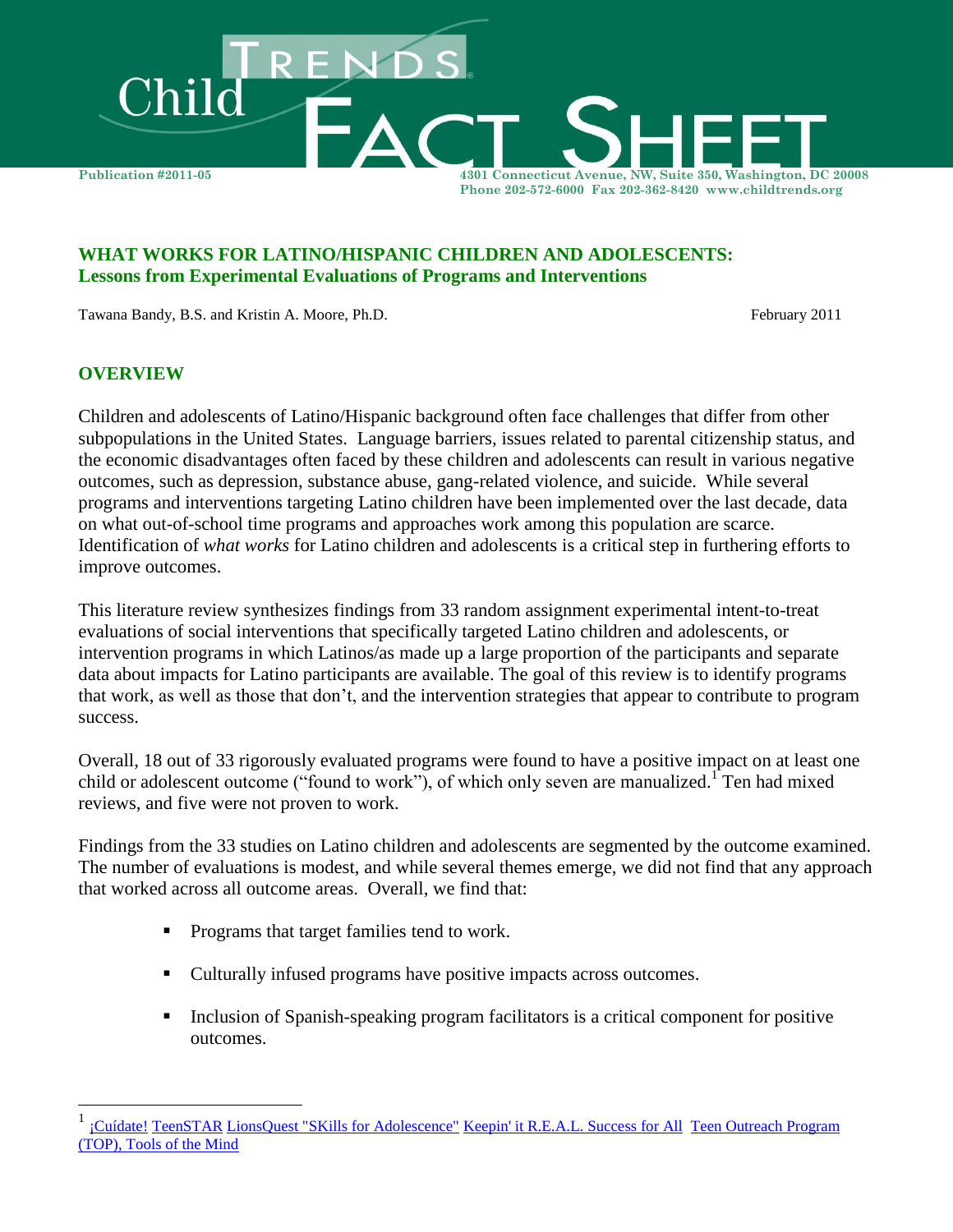## **INTRODUCTION**

All of the 33 random assignment experimental evaluations that provided data on social intervention program impacts for Latino children and adolescents were drawn from Child Trends' database of random assignment, intent-to-treat studies of social interventions for children and adolescents – LINKS (Lifecourse Interventions to Nurture Kids Successfully).<sup>2</sup> Findings for the programs in this fact sheet are reported in the following categories:

*Not Proven to Work.* Programs in this category have *statistically non-significant* or *marginally significant*  impacts on a particular child or adolescent outcome as it relates to Latinos/as.

*Mixed Findings.* Programs in this category have *varied impacts* either on particular outcomes or at different times as it relates to Latinos/as. For example, a program that results in significant improvements on substance use for Latinos at post-test, but has no impact at a one year follow-up would be rating as having mixed findings. A program that works for Latinos (males), but not for Latinas (females) would also receive a "mixed findings" rating.

*Found to Work.* Programs in this category have *positive and significant<sup>3</sup> impacts* on a targeted child or adolescent outcome as it relates to Latinos/as.

Six outcome areas were identified for this synthesis:

- Substance use (such as alcohol, cigarettes, marijuana or illicit drugs)
- Academic Achievement (such as vocabulary or reading; school performance, grades, and test scores)
- Reproductive health and sexuality (such as sexual activity, condom and contraceptive use, pregnancy or births)
- Physical health and nutrition (such as dietary habits, BMI, weight or physical activity)
- Externalizing behavior (such as aggression, hyperactivity, or violence)
- Social skills (such as getting along with others, conflict resolution, or empathy)

#### **SUBSTANCE USE**

The LINKS database contains **nine** rigorously evaluated social intervention programs that targeted and/or measured substance use among Latino children and adolescents. Six had positive impacts, three had mixed findings, and the remaining three programs did not work.

#### *What Works for Substance Use*

**Interventions that teach resistance skills.** As found in an earlier synthesis on effective strategies for substance use among all groups, $<sup>4</sup>$  the two programs that taught resistance skills resulted in positive</sup> impacts on substance use.<sup>5</sup>

 $\frac{1}{2}$ <http://www.childtrends.org/links>

<sup>3</sup> Reported impacts are those reported by the evaluators to be significant at the  $p \le 0.05$  level. Note that this literature review does not focus on the magnitude or duration of the impact, though this information is generally included in the LINKS program summaries.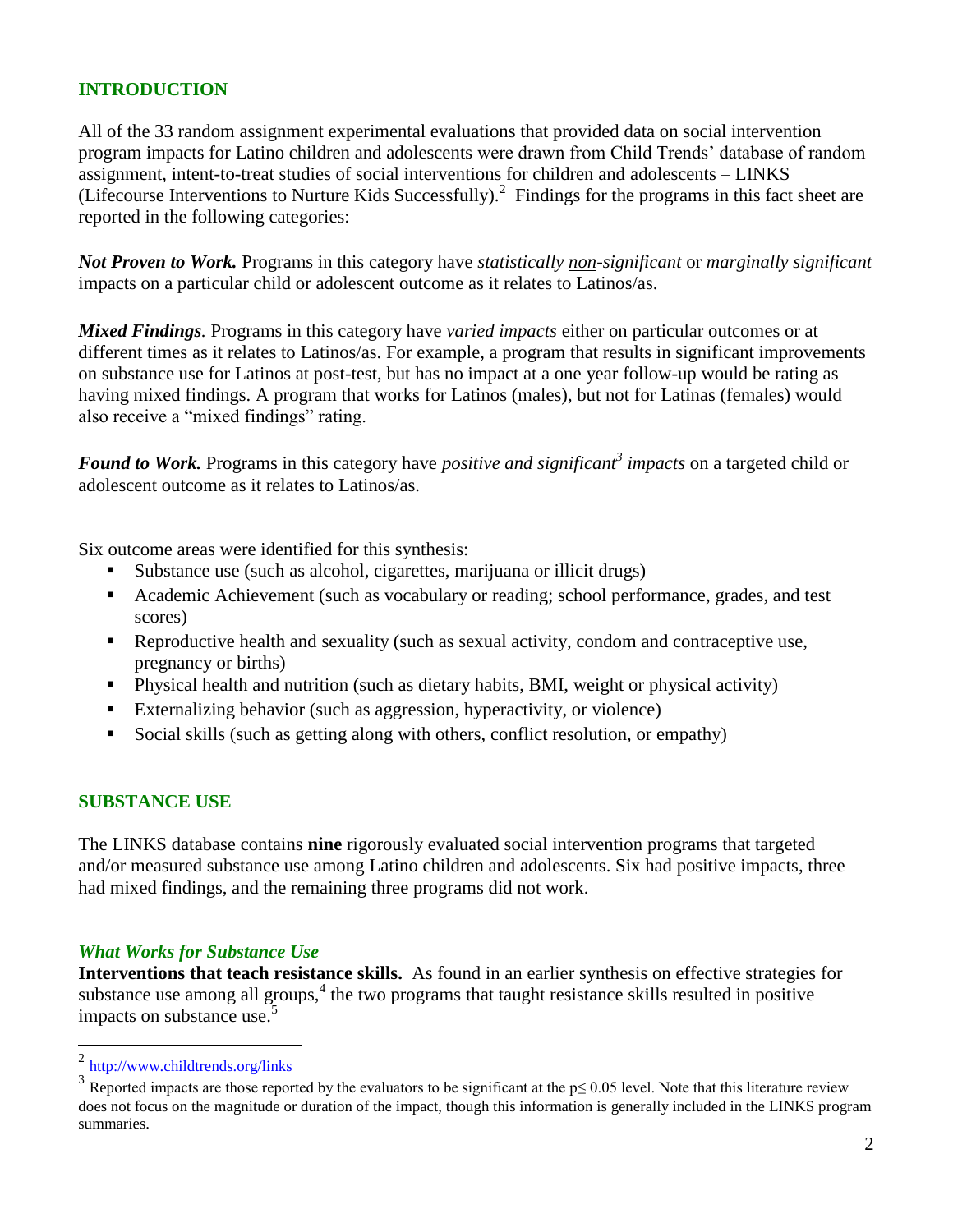**Programs that incorporate parent education and training.** Of the three programs that provided substance use education for parents, two had positive impacts.<sup>6</sup>

**In-school programs.** Of the five programs that were implemented in schools, four worked.<sup>7</sup> In comparison, of the four programs implemented in a community or clinic setting, only two had positive impacts.<sup>8</sup>

## *Needed Research for Substance Use*

**Video- based curriculums.** Given that only one program used this strategy, we cannot draw conclusions about whether or not using videos rather than facilitators work. In general, more research is needed, because the number of rigorous evaluations is modest at best.

# **ACADEMIC ACHIEVEMENT**

The LINKS database contains **nine** rigorously evaluated non-school social intervention programs that targeted and/or measured education outcomes among Latino children and adolescents. Four had positive impacts, two had mixed reviews, and the remaining three programs did not have significant impacts.

## *What Works for Education*

**Bilingual education for younger children.** Of the two programs that infused Spanish and English language into the curriculum, both had positive impacts on language development.<sup>9</sup>

**Certified instructors as facilitators.** Of the four out-of-school time programs that had positive impacts, three were implemented by certified teachers.<sup>10</sup>

**School-based interventions.** Three of four interventions that had positive impacts were delivered in a classroom setting.<sup>11</sup> In comparison, none of the five interventions that were administered in the community or in a home-setting worked.

# *Mixed Findings for Education*

 $\overline{a}$ 

**Provision of education grants.** Two of four interventions that provided education grants to schools attended by low-income children, or to low-income families to improve school outcomes, had positive impacts.<sup>12</sup>

<sup>4</sup> Bandy, T., & Moore, K. A. (2008). *What works for preventing and stopping substance use among adolescents.* (Fact Sheet). Washington, DC: Child Trends.

<sup>5</sup> Adolescent Alcohol Prevention Trial, [Keepin' it R.E.A.L.](http://www.childtrends.org/Lifecourse/programs/KeepinItREAL.htm)

<sup>6</sup> Adolescent Alcohol Prevention Trial[, Keepin' it R.E.A.L.](http://www.childtrends.org/Lifecourse/programs/KeepinItREAL.htm) [Life Skills Training \(LST\)](http://www.childtrends.org/Lifecourse/programs/LifeSkillsTraining.htm) [LionsQuest "SKills for Adolescence"](http://www.childtrends.org/Lifecourse/programs/lionsquest.htm) 

[Gimmie5](http://www.childtrends.org/Lifecourse/programs/Gimmie5-HS.htm) [Hip-Hop to Health Jr.](http://www.childtrends.org/Lifecourse/programs/hiphop.htm) [Lifestyle Education for Activity Program \(LEAP\)](http://www.childtrends.org/Lifecourse/programs/leap.htm)

<sup>8</sup> [Brief Strategic Family Therapy](http://www.childtrends.org/Lifecourse/programs/bsft.htm), [Nuestras Familias](http://www.childtrends.org/Lifecourse/programs/nuestras.htm)

 $\frac{9 \text{Arthur}}{10 \text{ Arthur}}$  - [Television Program](http://www.childtrends.org/Lifecourse/programs/Arthur.htm), [Success for All](http://www.childtrends.org/Lifecourse/programs/success.htm)

Arthur - [Television Program,](http://www.childtrends.org/Lifecourse/programs/Arthur.htm) [Success for All,](http://www.childtrends.org/Lifecourse/programs/success.htm) [Tools of the Mind](http://www.childtrends.org/Lifecourse/programs/ToolsMind.htm)

<sup>&</sup>lt;sup>11</sup> Arthur - [Television Program](http://www.childtrends.org/Lifecourse/programs/Arthur.htm), [Success for All](http://www.childtrends.org/Lifecourse/programs/success.htm), [Tools of the Mind](http://www.childtrends.org/Lifecourse/programs/ToolsMind.htm)

<sup>&</sup>lt;sup>12</sup> [Early Head Start](http://www.childtrends.org/Lifecourse/programs/EarlyHeadStart.htm), [Progresa Poverty Program](http://www.childtrends.org/Lifecourse/programs/progresa.htm)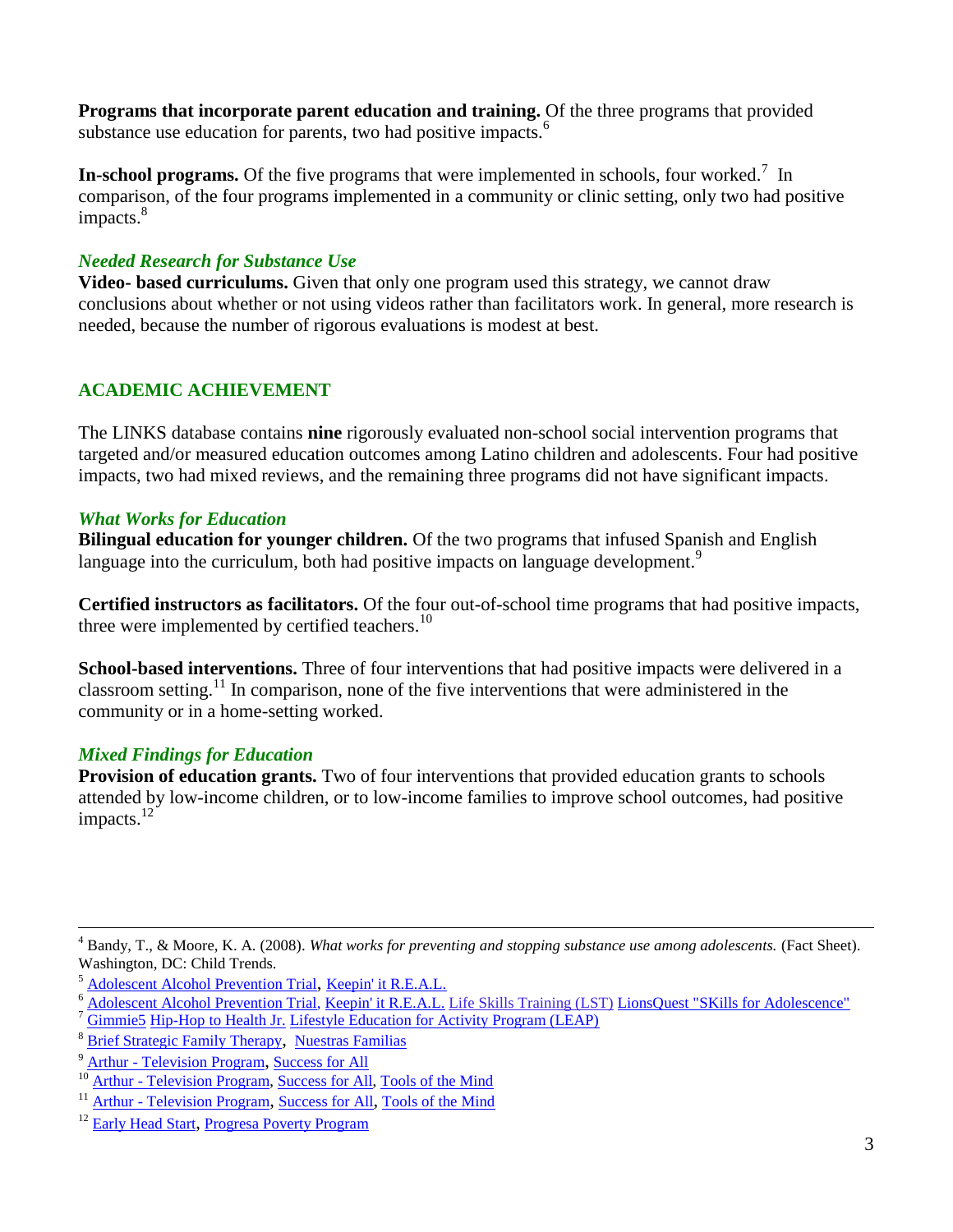# **REPRODUCTIVE HEALTH AND SEXUALITY**

The LINKS database contains **eight** rigorously evaluated social intervention programs that targeted and/or measured reproductive health and sexuality outcomes among Latino adolescents. Five were found to work, and the remaining three had mixed findings.

### *What Works for Sexuality and Reproductive Health*

**Programs administered by well trained facilitators.** Of the 5 programs that were implemented by highly trained facilitators, four had positive impacts on sexual initiation.<sup>13</sup>

**Programs that infuse abstinence education with contraceptive education**. Two of three programs that taught abstinence along with contraceptive use had positive impacts on pregnancy prevention.<sup>14</sup>

**Programs with civic engagement activities.** Both programs that incorporated volunteering and service learning in their interventions had positive impacts on sexuality outcomes.<sup>15</sup>

### *Mixed Findings for Sexuality and Reproductive Health*

Interventions that promote family bonding. Only two programs sought to promote closer bonds between parents and children, and both had mixed impacts.<sup>16</sup>

# **PHYSICAL HEALTH AND NUTRITION**

The LINKS database contains just **four** rigorously evaluated social intervention programs that targeted and/or measured physical activity and nutrition among Latino children and adolescents. Two had positive impacts, and the other two had mixed findings.

#### *What Works for Nutrition and Physical Activity*

**Distribution of newsletters.** Of the two programs that sent informational newsletters about physical health and nutrition to families, both had a positive impact on at least one outcome.<sup>17</sup>

**Health education in combination with exercise.** Of the two programs that provide nutritional information, promoted healthy eating, and incorporated physical exercise, both worked.  $^{18}$ 

### *Mixed Findings for Nutrition and Physical Activity*

**Longer duration programs.** Both programs lasting six months or longer had mixed impacts on physical health and nutrition outcomes. 19

 $\overline{a}$ 

<sup>&</sup>lt;sup>13</sup> [¡Cuídate!](http://www.childtrends.org/Lifecourse/programs/cuidate.htm) [Teen Outreach Program \(TOP\)](http://www.childtrends.org/Lifecourse/programs/TeenOutreachProgram.htm), [TeenSTAR](http://www.childtrends.org/Lifecourse/programs/teenstar.htm), [Reach for Health Community Service \(RFH CYS\)](http://www.childtrends.org/Lifecourse/programs/ReachforHealth.htm)

<sup>&</sup>lt;sup>14</sup> [¡Cuídate!](http://www.childtrends.org/Lifecourse/programs/cuidate.htm) [TeenSTAR](http://www.childtrends.org/Lifecourse/programs/teenstar.htm)

<sup>&</sup>lt;sup>15</sup> [Reach for Health Community Service \(RFH CYS\)](http://www.childtrends.org/Lifecourse/programs/ReachforHealth.htm), [Teen Outreach Program \(TOP\)](http://www.childtrends.org/Lifecourse/programs/TeenOutreachProgram.htm)

<sup>&</sup>lt;sup>16</sup> [All Stars Character Education and Problem Behavior Prevention Program](http://www.childtrends.org/Lifecourse/programs/AllStars.htm), [Teen Talk](http://www.childtrends.org/Lifecourse/programs/TeenTalk.htm)

<sup>&</sup>lt;sup>17</sup> Gimmie<sub>5</sub>, [Hip-Hop to Health Jr.](http://www.childtrends.org/Lifecourse/programs/hiphop.htm)

<sup>18</sup> [Gimmie5](http://www.childtrends.org/Lifecourse/programs/Gimmie5-HS.htm), [Hip-Hop to Health Jr.](http://www.childtrends.org/Lifecourse/programs/hiphop.htm)

<sup>&</sup>lt;sup>19</sup> [Bienestar Health Program](http://www.childtrends.org/Lifecourse/programs/bien.htm), [The Family Health Project.](http://www.childtrends.org/Lifecourse/programs/famhealth.htm)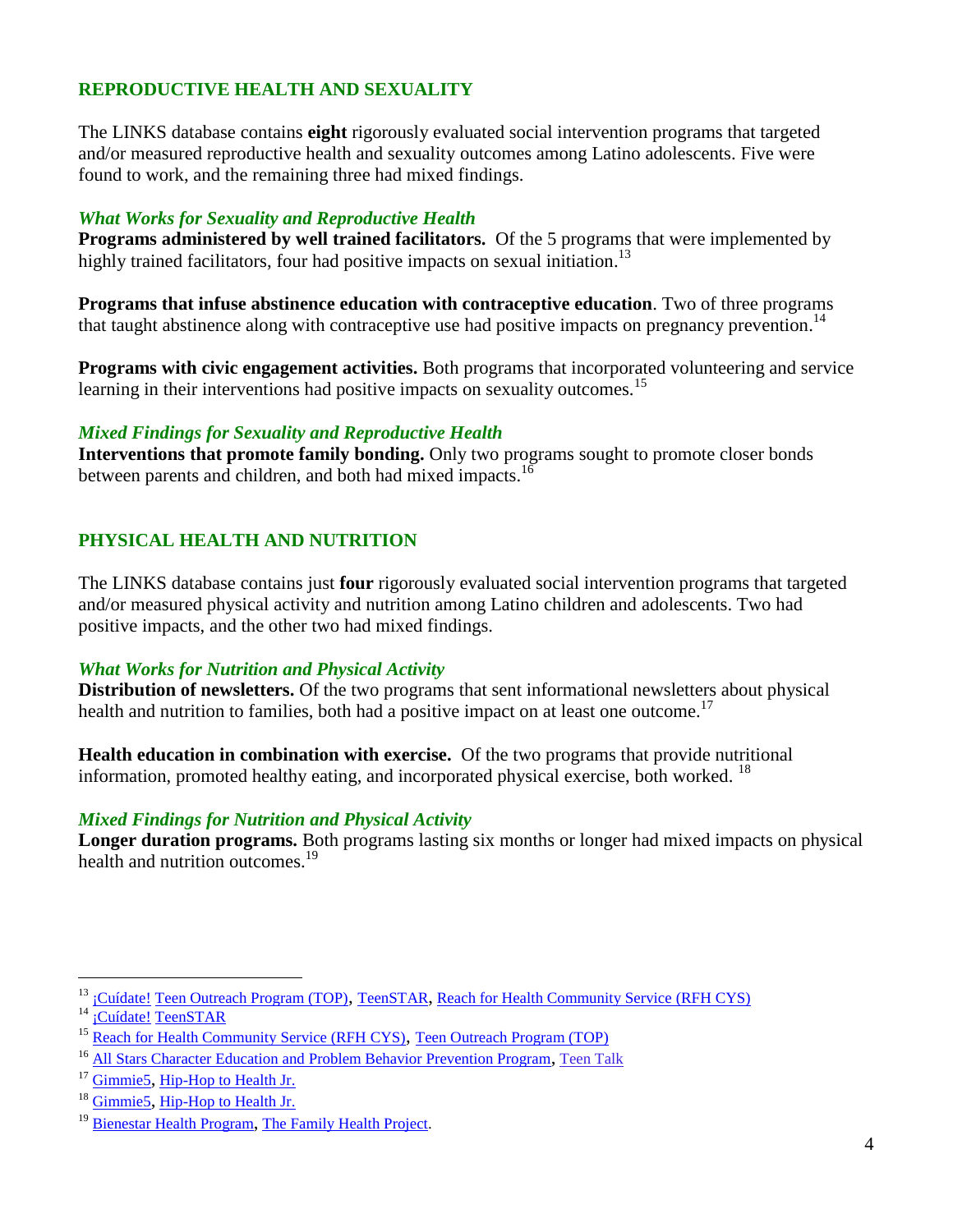### **EXTERNALIZING**

We have identified only **four** rigorously evaluated social intervention programs that targeted and/or measured externalizing among Latino children and adolescents. Two of the four programs had positive impacts, and the remaining two had mixed findings.

### *What Works for Externalizing*

**Family therapy-based programs**. Of the two programs that provided therapy to families and children to improve child behavior problems, both had positive impacts.<sup>20</sup>

**Program delivery by ethnically similar facilitators.** Of the two programs that worked, Latino facilitators implemented both programs. 21

#### **SOCIAL SKILLS**

The LINKS database contains only **two** rigorously evaluated social intervention programs that targeted and/or measured social skills among Latino children and adolescents. Only one had a positive impact, the other had no impact.

#### *Needed Research for Social Skills*

Evaluated programs targeting or measuring social skills among Latino children and adolescents appear to be sparse. It is difficult to draw conclusions about what works, given that the two programs that had impacts on social skills were different in approach and format.

#### **DISCUSSION**

 $\overline{a}$ 

The results from this fact sheet suggest that, while research focused on the impact of experimentally evaluated programs for Latino children and adolescents is still in its infancy, the findings are promising. Of the 33 rigorously evaluated programs, a little more than half had at least one significant impact on one or more of the six identified outcome areas. Furthermore, positive impacts were found for all outcome areas. Still, our analysis reveals that more work is needed to develop and assess programs for Latino children and adolescents. 22

For example, we were only able to identify two experimentally evaluated social intervention programs that targeted and/or measured aggressive behavior or violence. Similarly, we could only locate two programs that targeted and/or measured social skills. Given the high rates of gang-related violence among some Latino youth, the lack of rigorously experimentally evaluated programs in these areas is troubling. With so few identified experimental evaluations, we are unable to successfully describe strategies that work within these areas. Also because most of the evaluations included primarily children and adolescents

<sup>20</sup> [Brief Strategic Family Therapy](http://www.childtrends.org/Lifecourse/programs/bsft.htm), [Nuestras Familias](http://www.childtrends.org/Lifecourse/programs/nuestras.htm)

<sup>&</sup>lt;sup>21</sup> [Brief Strategic Family Therapy](http://www.childtrends.org/Lifecourse/programs/bsft.htm), [Nuestras Familias](http://www.childtrends.org/Lifecourse/programs/nuestras.htm)

 $^{22}$  In addition, programs and strategies addressing other important subgroups such as those of Asian, Pacific Island, and Middle Eastern descent are needed.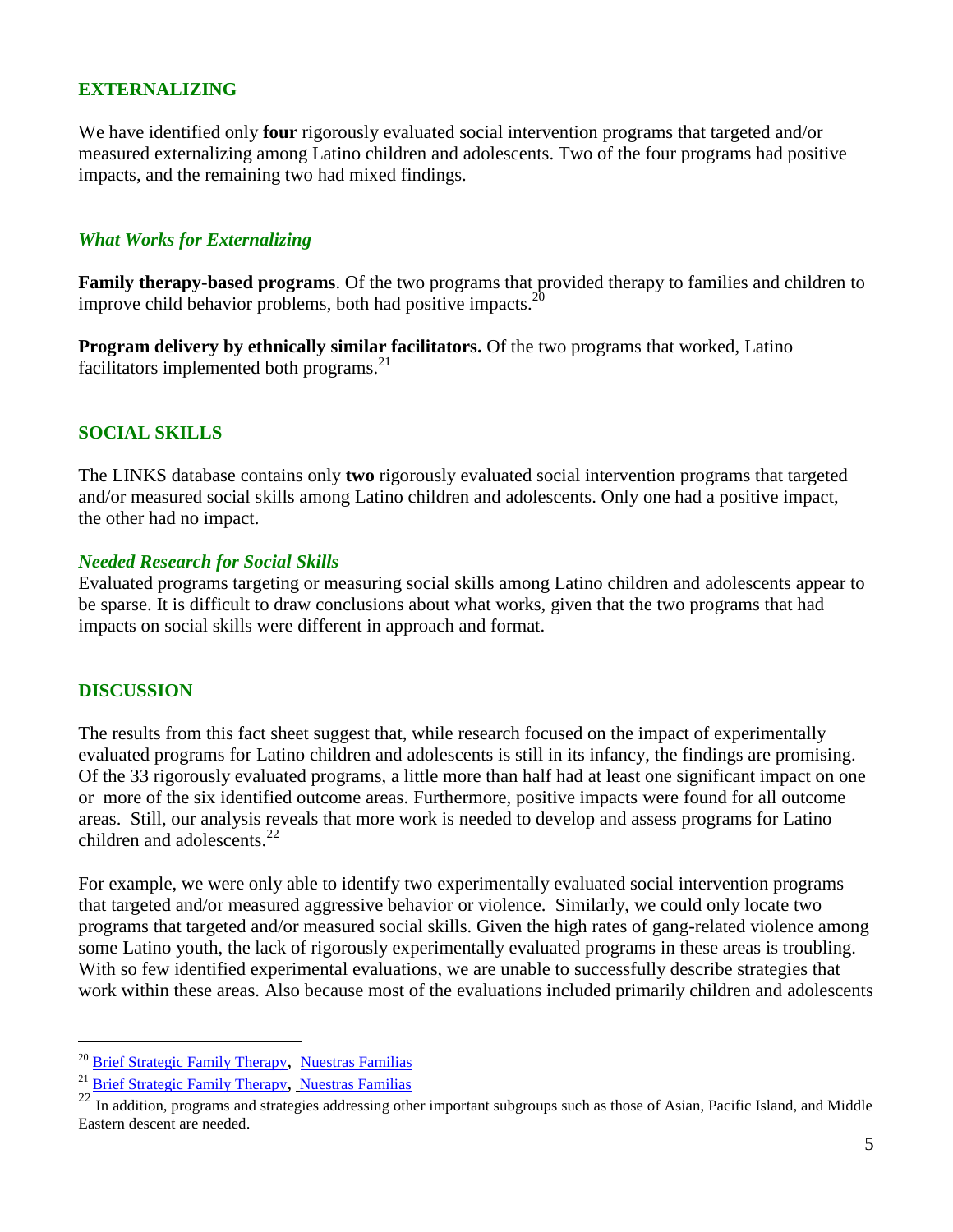who were identified as Mexican, low-income, and/or high-risk, our conclusions cannot be generalized to Latinos/as as a whole.

Nonetheless, the fact that many of the programs and interventions worked, and the fact that we were able to delineate some strategies that have been found to work within and across some outcome areas, shows potential. While it is important to note that the strategies identified are not exclusive to the Latino population, the findings from this synthesis will hopefully act as a catalyst for further experimental evaluations of programs that target Latino children and adolescents.

> © 2011 Child Trends. *May be reprinted with citation.* The support of the Edna McConnell Clark Foundation and The Stewart Trust are gratefully acknowledged.

Child Trends is a nonprofit, nonpartisan research center that studies children at all stages of development. Our mission is to improve outcomes for children by providing research, data, and analysis to the people and institutions whose decisions and actions affect children. For additional information, including publications available to download, visit our Web site at **www.childtrends.org**. For the latest information on more than 100 key indicators of child and youth well-being, visit the Child Trends DataBank at **www.childtrendsdatabank.org**. For summaries of over 500 evaluations of out-of-school time programs that work (or don't) to enhance children's development, visit **www.childtrends.org/WhatWorks**.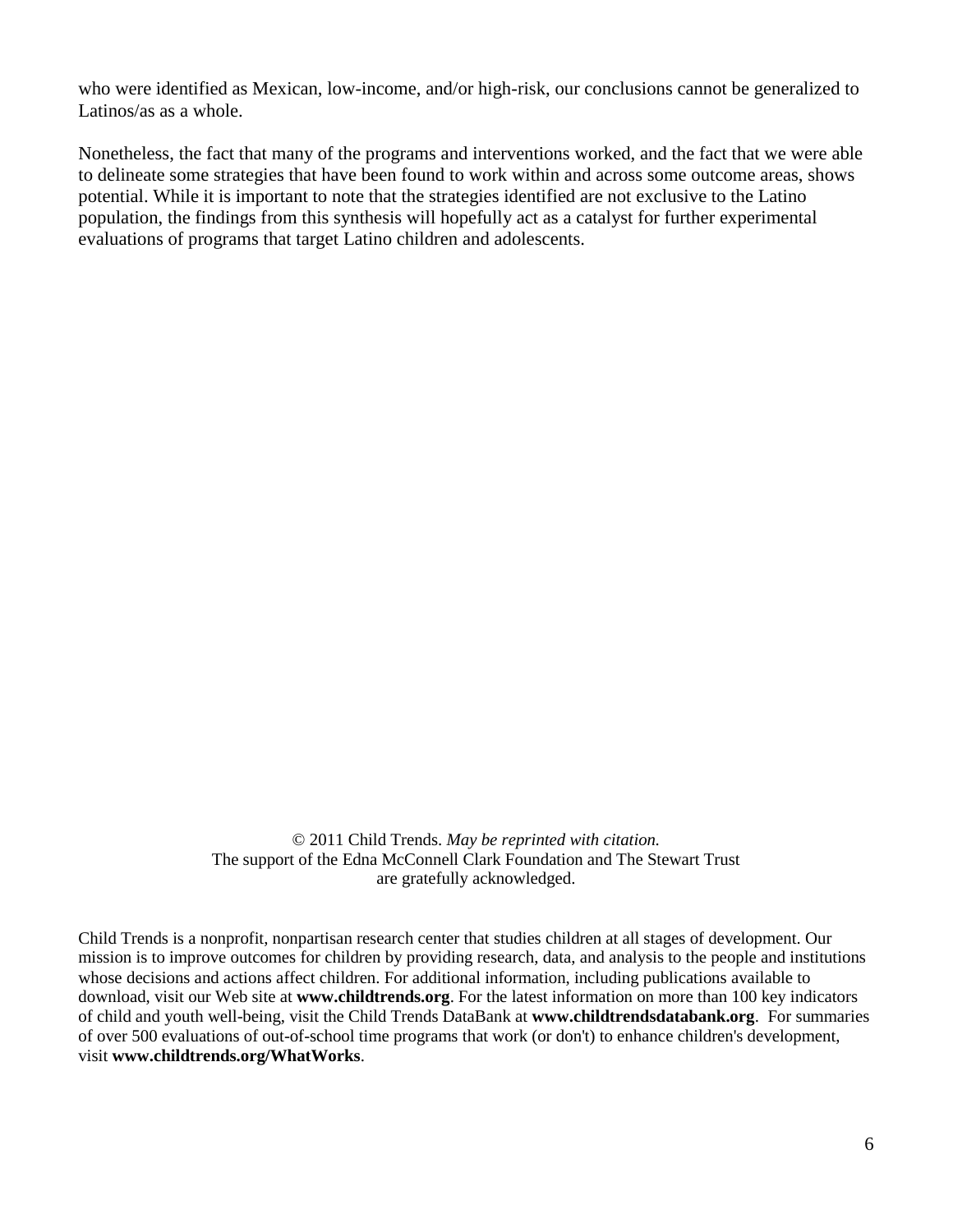#### **Summary Table: Review of the Research Literature on Programs Oriented Toward Latino Children and Adolescents**

| <b>OUTCOME AREA</b>  | <b>NOT PROVEN TO WORK</b>                                    | <b>MIXED REVIEWS</b> | <b>PROVEN TO WORK</b>                                    |
|----------------------|--------------------------------------------------------------|----------------------|----------------------------------------------------------|
| <b>Substance Use</b> | <b>Adolescent Social Action</b>                              |                      | <b>Adolescent Alcohol</b>                                |
|                      | Program is designed to reduce                                |                      | <b>Prevention Trial (AAPT)</b>                           |
|                      | drug- and alcohol- related                                   |                      | is a school-based drug                                   |
|                      | morbidity and mortality as                                   |                      | prevention program. The                                  |
|                      | well as empower youth to                                     |                      | program was found to                                     |
|                      | become leaders in their                                      |                      | significantly lower incidence                            |
|                      | communities. No impacts                                      |                      | of substance use for Latinos.                            |
|                      | were found for alcohol,                                      |                      |                                                          |
|                      | tobacco or substance use                                     |                      | <b>Brief Strategic Family</b>                            |
|                      | among Latinos.                                               |                      | Therapy is a clinic-based                                |
|                      |                                                              |                      | therapy program designed to                              |
|                      | <b>Parent Targeted Intervention</b>                          |                      | improve the therapy contact                              |
|                      | is a prevention program that                                 |                      | and engagement rates of                                  |
|                      | seeks to reduce tobacco and                                  |                      | adolescents with behavior                                |
|                      | alcohol use in adolescents.                                  |                      | and/or drug problems. For                                |
|                      | Study findings at posttest and                               |                      | Latino participants, the                                 |
|                      | follow-up found no impacts                                   |                      | program was found to                                     |
|                      | on parenting behaviors, the<br>onset of alcohol and/or       |                      | significantly reduce drug and                            |
|                      |                                                              |                      | alcohol abuse.                                           |
|                      | tobacco use, or on Latino<br>children's reports of parenting |                      |                                                          |
|                      | behaviors.                                                   |                      | Keepin' it R.E.A.L., a school-                           |
|                      |                                                              |                      | based prevention program                                 |
|                      |                                                              |                      | designed to reduce substance                             |
|                      | <b>South Oxnard Challenge</b>                                |                      | use and promote anti-drug                                |
|                      | Program (SOCP) is designed                                   |                      | attitudes and norms among<br>middle school students. The |
|                      | for adolescents who have                                     |                      | overall intervention was                                 |
|                      | received probation as a result                               |                      | effective in reducing the use of                         |
|                      | of a citation or an arrest or                                |                      | gateway drugs and showed                                 |
|                      | have violated their probation.                               |                      | significant impacts on norms,                            |
|                      | There were no significant                                    |                      | attitudes and resistance                                 |
|                      | impacts on substance use for                                 |                      | strategies among Latinos.                                |
|                      | Latinos.                                                     |                      |                                                          |
|                      |                                                              |                      | Life Skills Training (LST) is a                          |
|                      |                                                              |                      | school-based drug use                                    |
|                      |                                                              |                      | prevention program. Latino                               |
|                      |                                                              |                      | participants had significantly                           |
|                      |                                                              |                      | greater knowledge of smoking                             |
|                      |                                                              |                      | consequences and had less                                |
|                      |                                                              |                      | self-reported smoking                                    |
|                      |                                                              |                      | behavior.                                                |
|                      |                                                              |                      |                                                          |
|                      |                                                              |                      | <b>LionsQuest "SKills for</b>                            |
|                      |                                                              |                      | Adolescence" is a                                        |
|                      |                                                              |                      | comprehensive life skills and                            |
|                      |                                                              |                      | drug prevention curriculum for                           |
|                      |                                                              |                      | children. The program was                                |
|                      |                                                              |                      | effective in significantly                               |
|                      |                                                              |                      | delaying or preventing                                   |
|                      |                                                              |                      | initiation to cigarette and                              |
|                      |                                                              |                      | marijuana smoking; reducing                              |
|                      |                                                              |                      | the progression to more                                  |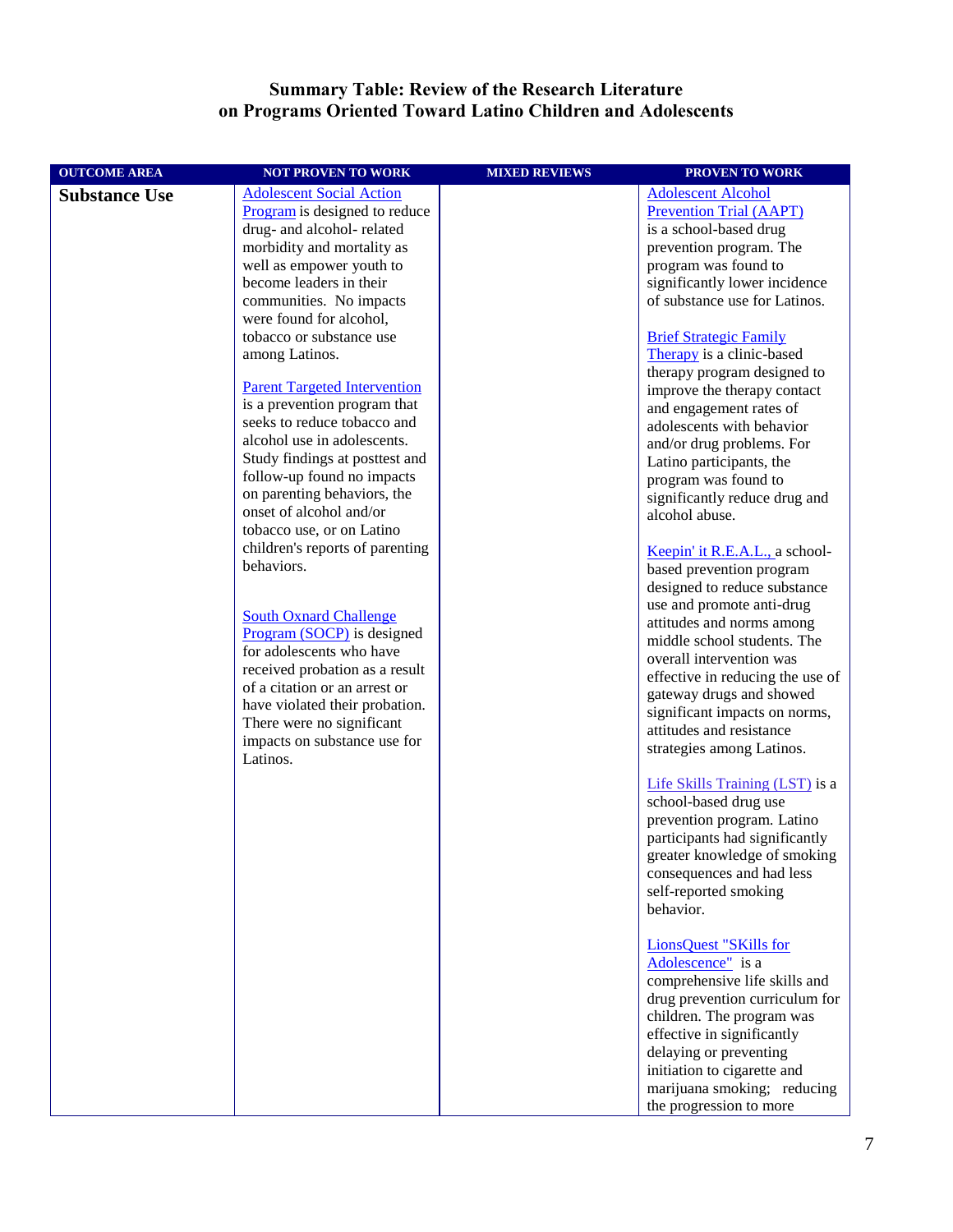| advanced drug and alcohol<br>use, and decreasing the rate of<br>recent cigarette use.<br><b>Nuestras Familias</b> is an<br>intervention designed to<br>impact parenting practices of<br>monolingual Spanish-speaking<br>parents with middle-aged<br>school youth at risk for<br>problem behaviors. Program<br>participants were found to be<br>significantly less likely to<br>smoke.<br>Head Start is a nationwide<br><b>Arthur Television Program</b><br><b>Academic</b><br><b>School Choice Scholarships</b><br>is an educational television<br>Program is a voucher<br>government program which<br><b>Achievement</b><br>program for low-income<br>provides grants to agencies<br>program for children who are<br>families. There were no<br>which provide services for<br>ages 4-8 years old. Significant<br>school readiness in areas<br>impacts were found on<br>overall impacts on test scores<br>children's narrative skills.<br>on an assessment of reading<br>which are economically<br>and math.<br>disadvantaged. Mixed<br>results were found with<br>Early Head Start is a grant-<br><b>Voluntary Summer Reading</b><br>respect to children's social<br>driven program designed to<br>Intervention, an intervention<br>and emotional development<br>provide two-generation<br>stemmed at summer learning<br>services to enhance children's<br>and functioning.<br>loss. No impacts were found.<br>development and support<br>families during the first three<br>Tools of the Mind is an early<br><b>School Attendance</b><br>childhood education<br>years of children's lives.<br>Demonstration is a multi-<br>curriculum that focuses on<br>Significant improvements<br>component service delivery<br>both cognitive skills and<br>were made in cognitive and<br>program designed to improve<br>academic skills. And among<br>receptive vocabulary scores.<br>Spanish-speaking students,<br>teens' school attendance. The<br>treatment students performed<br>program was less likely to<br><b>Progresa Poverty Program</b><br>significantly better than<br>have significant for Hispanic<br>is a subsidy program designed<br>control students on a measure<br>students.<br>to target poor families and<br>of receptive and expressive<br>aims to reduce differential<br>language skills. There were no<br>schooling rates between poor<br>significant impacts on differ<br>and wealthy households.<br>measures of emerging literacy<br>Participation in the program<br>skills, emerging math skills,<br>resulted in significantly higher<br>non-verbal problem-solving<br>enrollment rates.<br>skills, or visual-motor<br>proficiency. | <b>OUTCOME AREA</b> | <b>NOT PROVEN TO WORK</b> | <b>MIXED REVIEWS</b>                             | PROVEN TO WORK                  |
|-------------------------------------------------------------------------------------------------------------------------------------------------------------------------------------------------------------------------------------------------------------------------------------------------------------------------------------------------------------------------------------------------------------------------------------------------------------------------------------------------------------------------------------------------------------------------------------------------------------------------------------------------------------------------------------------------------------------------------------------------------------------------------------------------------------------------------------------------------------------------------------------------------------------------------------------------------------------------------------------------------------------------------------------------------------------------------------------------------------------------------------------------------------------------------------------------------------------------------------------------------------------------------------------------------------------------------------------------------------------------------------------------------------------------------------------------------------------------------------------------------------------------------------------------------------------------------------------------------------------------------------------------------------------------------------------------------------------------------------------------------------------------------------------------------------------------------------------------------------------------------------------------------------------------------------------------------------------------------------------------------------------------------------------------------------------------------------------------------------------------------------------------------------------------------------------------------------------------------------------------------------------------------------------------------------------------------------------------------------------------------------------------------------------------------------------------------------------------------------------------------------------------------------------------------------------------------------------------------------------------------------------------------|---------------------|---------------------------|--------------------------------------------------|---------------------------------|
|                                                                                                                                                                                                                                                                                                                                                                                                                                                                                                                                                                                                                                                                                                                                                                                                                                                                                                                                                                                                                                                                                                                                                                                                                                                                                                                                                                                                                                                                                                                                                                                                                                                                                                                                                                                                                                                                                                                                                                                                                                                                                                                                                                                                                                                                                                                                                                                                                                                                                                                                                                                                                                                       |                     |                           |                                                  |                                 |
|                                                                                                                                                                                                                                                                                                                                                                                                                                                                                                                                                                                                                                                                                                                                                                                                                                                                                                                                                                                                                                                                                                                                                                                                                                                                                                                                                                                                                                                                                                                                                                                                                                                                                                                                                                                                                                                                                                                                                                                                                                                                                                                                                                                                                                                                                                                                                                                                                                                                                                                                                                                                                                                       |                     |                           |                                                  |                                 |
|                                                                                                                                                                                                                                                                                                                                                                                                                                                                                                                                                                                                                                                                                                                                                                                                                                                                                                                                                                                                                                                                                                                                                                                                                                                                                                                                                                                                                                                                                                                                                                                                                                                                                                                                                                                                                                                                                                                                                                                                                                                                                                                                                                                                                                                                                                                                                                                                                                                                                                                                                                                                                                                       |                     |                           |                                                  |                                 |
|                                                                                                                                                                                                                                                                                                                                                                                                                                                                                                                                                                                                                                                                                                                                                                                                                                                                                                                                                                                                                                                                                                                                                                                                                                                                                                                                                                                                                                                                                                                                                                                                                                                                                                                                                                                                                                                                                                                                                                                                                                                                                                                                                                                                                                                                                                                                                                                                                                                                                                                                                                                                                                                       |                     |                           |                                                  |                                 |
|                                                                                                                                                                                                                                                                                                                                                                                                                                                                                                                                                                                                                                                                                                                                                                                                                                                                                                                                                                                                                                                                                                                                                                                                                                                                                                                                                                                                                                                                                                                                                                                                                                                                                                                                                                                                                                                                                                                                                                                                                                                                                                                                                                                                                                                                                                                                                                                                                                                                                                                                                                                                                                                       |                     |                           |                                                  |                                 |
|                                                                                                                                                                                                                                                                                                                                                                                                                                                                                                                                                                                                                                                                                                                                                                                                                                                                                                                                                                                                                                                                                                                                                                                                                                                                                                                                                                                                                                                                                                                                                                                                                                                                                                                                                                                                                                                                                                                                                                                                                                                                                                                                                                                                                                                                                                                                                                                                                                                                                                                                                                                                                                                       |                     |                           |                                                  |                                 |
|                                                                                                                                                                                                                                                                                                                                                                                                                                                                                                                                                                                                                                                                                                                                                                                                                                                                                                                                                                                                                                                                                                                                                                                                                                                                                                                                                                                                                                                                                                                                                                                                                                                                                                                                                                                                                                                                                                                                                                                                                                                                                                                                                                                                                                                                                                                                                                                                                                                                                                                                                                                                                                                       |                     |                           |                                                  |                                 |
|                                                                                                                                                                                                                                                                                                                                                                                                                                                                                                                                                                                                                                                                                                                                                                                                                                                                                                                                                                                                                                                                                                                                                                                                                                                                                                                                                                                                                                                                                                                                                                                                                                                                                                                                                                                                                                                                                                                                                                                                                                                                                                                                                                                                                                                                                                                                                                                                                                                                                                                                                                                                                                                       |                     |                           |                                                  |                                 |
| Success for All is a school-<br>and home-based reading<br>program based on persistent<br>focus on improving reading<br>skills. Multiple evaluations of<br>the program have shown that                                                                                                                                                                                                                                                                                                                                                                                                                                                                                                                                                                                                                                                                                                                                                                                                                                                                                                                                                                                                                                                                                                                                                                                                                                                                                                                                                                                                                                                                                                                                                                                                                                                                                                                                                                                                                                                                                                                                                                                                                                                                                                                                                                                                                                                                                                                                                                                                                                                                 |                     |                           |                                                  |                                 |
| the program has increased<br>word identification.                                                                                                                                                                                                                                                                                                                                                                                                                                                                                                                                                                                                                                                                                                                                                                                                                                                                                                                                                                                                                                                                                                                                                                                                                                                                                                                                                                                                                                                                                                                                                                                                                                                                                                                                                                                                                                                                                                                                                                                                                                                                                                                                                                                                                                                                                                                                                                                                                                                                                                                                                                                                     |                     |                           |                                                  |                                 |
| <b>All Stars Character</b><br>¡Cuídate! is an HIV risk-<br><b>Reproductive Health</b><br><b>Education and Problem</b><br>reduction curriculum designed                                                                                                                                                                                                                                                                                                                                                                                                                                                                                                                                                                                                                                                                                                                                                                                                                                                                                                                                                                                                                                                                                                                                                                                                                                                                                                                                                                                                                                                                                                                                                                                                                                                                                                                                                                                                                                                                                                                                                                                                                                                                                                                                                                                                                                                                                                                                                                                                                                                                                                |                     |                           |                                                  |                                 |
|                                                                                                                                                                                                                                                                                                                                                                                                                                                                                                                                                                                                                                                                                                                                                                                                                                                                                                                                                                                                                                                                                                                                                                                                                                                                                                                                                                                                                                                                                                                                                                                                                                                                                                                                                                                                                                                                                                                                                                                                                                                                                                                                                                                                                                                                                                                                                                                                                                                                                                                                                                                                                                                       |                     |                           | <b>Behavior Prevention</b>                       | for Latino adolescents.         |
|                                                                                                                                                                                                                                                                                                                                                                                                                                                                                                                                                                                                                                                                                                                                                                                                                                                                                                                                                                                                                                                                                                                                                                                                                                                                                                                                                                                                                                                                                                                                                                                                                                                                                                                                                                                                                                                                                                                                                                                                                                                                                                                                                                                                                                                                                                                                                                                                                                                                                                                                                                                                                                                       |                     |                           | Program is a school-based                        | Participants were significantly |
|                                                                                                                                                                                                                                                                                                                                                                                                                                                                                                                                                                                                                                                                                                                                                                                                                                                                                                                                                                                                                                                                                                                                                                                                                                                                                                                                                                                                                                                                                                                                                                                                                                                                                                                                                                                                                                                                                                                                                                                                                                                                                                                                                                                                                                                                                                                                                                                                                                                                                                                                                                                                                                                       |                     |                           |                                                  |                                 |
| intervention program<br>less likely to have sexual<br>intercourse, as well as                                                                                                                                                                                                                                                                                                                                                                                                                                                                                                                                                                                                                                                                                                                                                                                                                                                                                                                                                                                                                                                                                                                                                                                                                                                                                                                                                                                                                                                                                                                                                                                                                                                                                                                                                                                                                                                                                                                                                                                                                                                                                                                                                                                                                                                                                                                                                                                                                                                                                                                                                                         |                     |                           | designed to reduce<br>adolescents' engagement in | unprotected sex, and            |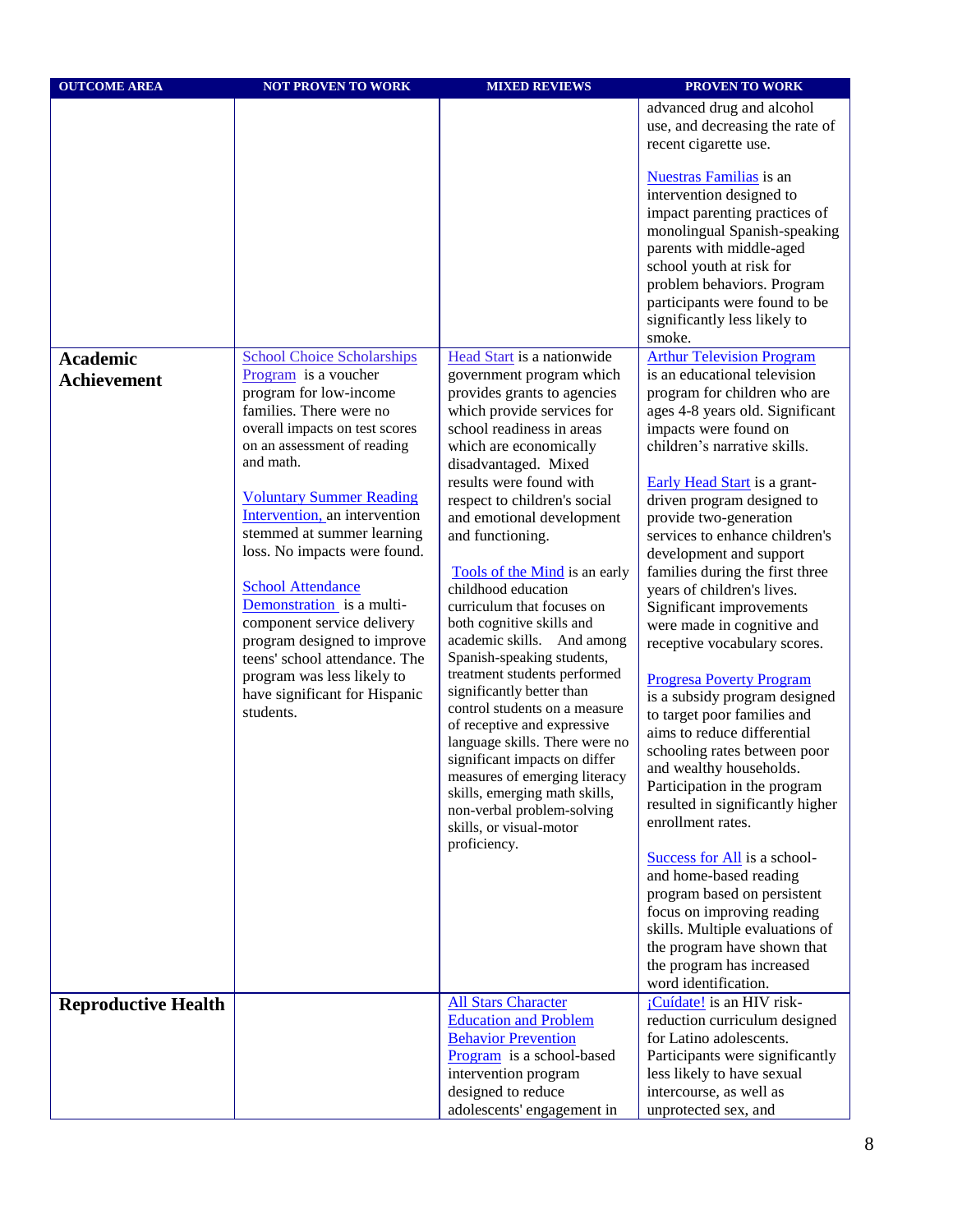| <b>OUTCOME AREA</b>        | <b>NOT PROVEN TO WORK</b> | <b>MIXED REVIEWS</b>                                                                                                                                                                                                                                                                                                                                                                                                                                                                                                                                                                                                                                                                                                                                                                                   | PROVEN TO WORK                                                                                                                                                                                                                                                                                                                                                                                                                                                                                                                                                                                                                                                                                                                                                                                                                                                                                                                                                                                                                                                                                                                                                                                                                                                                                                                                                                                                                                                                                                            |
|----------------------------|---------------------------|--------------------------------------------------------------------------------------------------------------------------------------------------------------------------------------------------------------------------------------------------------------------------------------------------------------------------------------------------------------------------------------------------------------------------------------------------------------------------------------------------------------------------------------------------------------------------------------------------------------------------------------------------------------------------------------------------------------------------------------------------------------------------------------------------------|---------------------------------------------------------------------------------------------------------------------------------------------------------------------------------------------------------------------------------------------------------------------------------------------------------------------------------------------------------------------------------------------------------------------------------------------------------------------------------------------------------------------------------------------------------------------------------------------------------------------------------------------------------------------------------------------------------------------------------------------------------------------------------------------------------------------------------------------------------------------------------------------------------------------------------------------------------------------------------------------------------------------------------------------------------------------------------------------------------------------------------------------------------------------------------------------------------------------------------------------------------------------------------------------------------------------------------------------------------------------------------------------------------------------------------------------------------------------------------------------------------------------------|
|                            |                           | risk behaviors such as<br>substance use, violence and<br>sexual activity. Impacts<br>were short-lived.<br>Project CHARM is an HIV<br>risk-reduction curriculum<br>designed for pregnant<br>adolescents and young<br>mothers. Participants<br>reported having significantly<br>fewer sexual<br>partners. However, no<br>significant differences were<br>found on frequency of<br>unprotected intercourse.<br>Teen Talk is a teen<br>pregnancy prevention<br>program. Sexually<br>inexperienced participants<br>were significantly more<br>likely to maintain<br>abstinence, and sexually<br>experienced participants<br>became significantly more<br>consistent users of<br>contraception. However, the<br>program was more effective<br>for males than females,<br>particularly non-Hispanic<br>males. | significantly more likely to<br>report using condoms.<br><b>Reach for Health Community</b><br>Service (RFH CYS) is an<br>intervention designed to help<br>youth develop the skills and<br>knowledge to avoid high-risk<br>behaviors, such as early sexual<br>initiation. Latino participants<br>were found to be significantly<br>less likely than their peers to<br>have initiated sex.<br><b>Teen Outreach Program</b><br>(TOP), an intervention<br>designed to prevent adolescent<br>problem behaviors by<br>enhancing normative<br>processes of social<br>development. Minority<br>students (68% African<br>American and 12% Latino)<br>were significantly less likely<br>than control students to have<br>gotten pregnant (and less<br>likely to have failed a course<br>or receive an academic<br>suspension from school).<br>TeenSTAR is a 14-session,<br>abstinence-centered,<br>pregnancy prevention program<br>that delivers sex education to<br>adolescents. Among Latinos,<br>the program was effective in<br>significantly delaying the<br>onset of sexual activity,<br>reducing the rate of pregnancy,<br>and improving attitudes<br>towards abstinence.<br>The Video-Based STD Patient<br>Education was designed to<br>improve the health behaviors<br>of patients seeking treatment<br>from a STD clinic in the South<br>Bronx. The video intervention<br>had a positive impact on<br>condom coupon redemption,<br>knowledge about STDs/HIV<br>and perception of risk, and<br>attitudes about condom use. |
| <b>Physical Health and</b> |                           | <b>Bienestar Health Program is</b><br>a school-based intervention                                                                                                                                                                                                                                                                                                                                                                                                                                                                                                                                                                                                                                                                                                                                      | <b>Gimmie 5: A Fresh Nutrition</b>                                                                                                                                                                                                                                                                                                                                                                                                                                                                                                                                                                                                                                                                                                                                                                                                                                                                                                                                                                                                                                                                                                                                                                                                                                                                                                                                                                                                                                                                                        |
| <b>Nutrition</b>           |                           | to prevent the development                                                                                                                                                                                                                                                                                                                                                                                                                                                                                                                                                                                                                                                                                                                                                                             | Concept for Students is a<br>multi-component, school-                                                                                                                                                                                                                                                                                                                                                                                                                                                                                                                                                                                                                                                                                                                                                                                                                                                                                                                                                                                                                                                                                                                                                                                                                                                                                                                                                                                                                                                                     |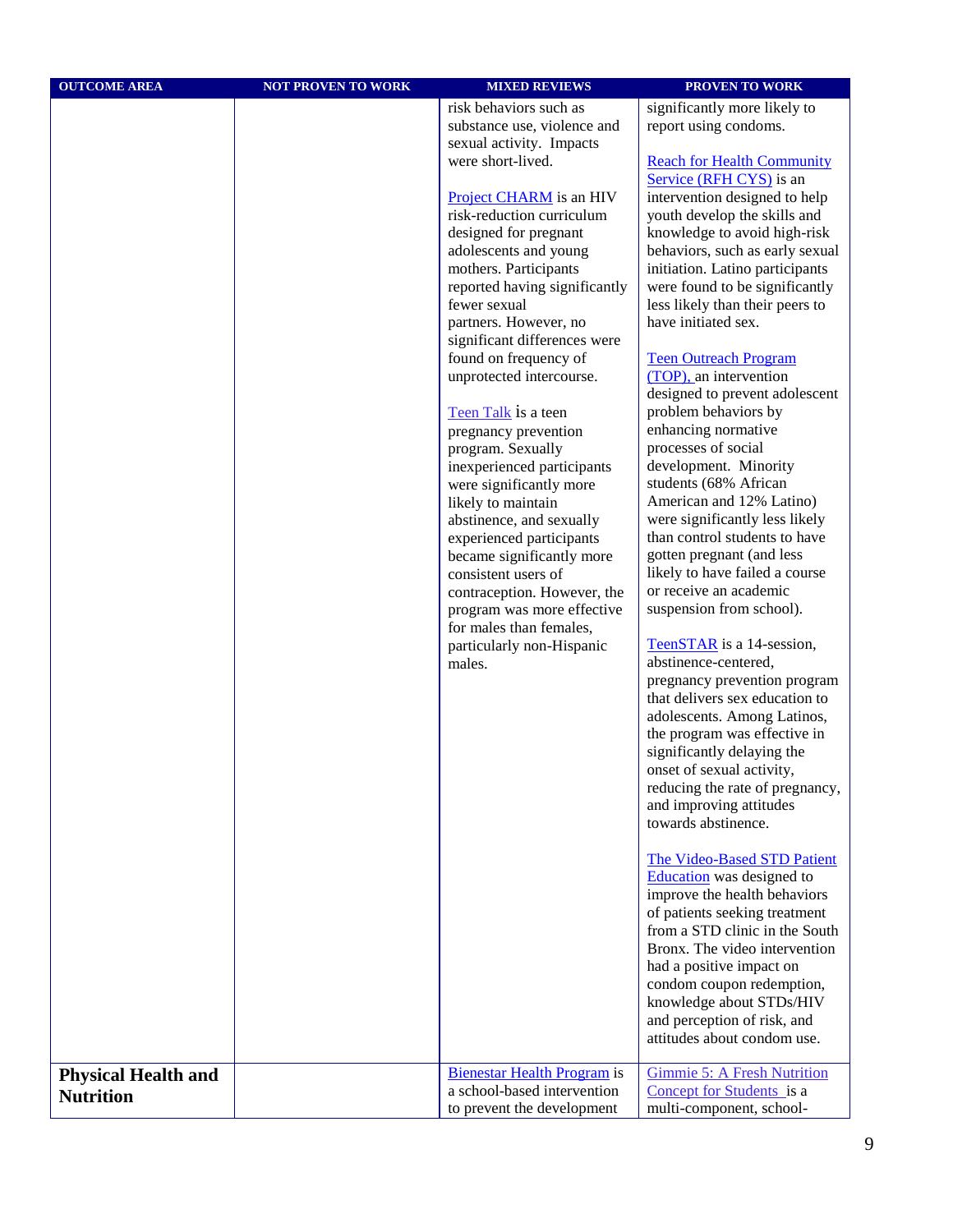| <b>OUTCOME AREA</b>                      | <b>NOT PROVEN TO WORK</b> | <b>MIXED REVIEWS</b>                                                                                                                                                                                                                                                                                                                                                                                                                                                                                                                                                                                                                                                                                       | PROVEN TO WORK                                                                                                                                                                                                                                                                                                                                                                                                                                                                                                                                                                                                              |
|------------------------------------------|---------------------------|------------------------------------------------------------------------------------------------------------------------------------------------------------------------------------------------------------------------------------------------------------------------------------------------------------------------------------------------------------------------------------------------------------------------------------------------------------------------------------------------------------------------------------------------------------------------------------------------------------------------------------------------------------------------------------------------------------|-----------------------------------------------------------------------------------------------------------------------------------------------------------------------------------------------------------------------------------------------------------------------------------------------------------------------------------------------------------------------------------------------------------------------------------------------------------------------------------------------------------------------------------------------------------------------------------------------------------------------------|
|                                          |                           | of diabetes in low-income<br>Mexican American children.<br>Significantly lower fasting<br>glucose levels and had<br>higher physical fitness<br>scores and greater dietary<br>fiber intake. No impacts on<br>saturated fat intake were<br>found.<br>The Family Health Project is<br>a family-based intervention<br>designed to improve<br>cardiovascular health among<br>Mexican-American and<br>Anglo-American parents and<br>children. Results over the<br>four-year follow-up period<br>were inconsistent.                                                                                                                                                                                               | based dietary intervention for<br>high school students. Latino<br>students at Gimme 5 schools<br>significantly increased their<br>knowledge of fruit and<br>vegetable nutrition.<br>Hip-Hop to Health Jr., a<br>program which aims to<br>promote healthy eating and<br>exercise habits in children<br>ages 3-5 years. The program<br>was effective in preventing<br>children from large increases<br>in Body Mass Index (BMI), a<br>measure of body fat relative to<br>overall body size among<br>Latino participants.                                                                                                      |
| <b>Externalizing</b><br><b>Behaviors</b> |                           | <b>Peer Coping Skills Training</b><br>(PCS), a program designed<br>for aggressive children in<br>first through third grade to<br>improve prosocial behaviors<br>and interactions with peers.<br>PCS was effective in<br>reducing teacher ratings of<br>aggression and increasing<br>teacher ratings of prosocial<br>coping.<br><b>All Stars Character</b><br><b>Education and Problem</b><br><b>Behavior Prevention</b><br>Program is a school-based<br>intervention program<br>designed to reduce<br>adolescents' engagement in<br>risk behaviors such as<br>substance use, violence and<br>sexual activity. Hispanic<br>participants showed delayed<br>changes in violence. Impacts<br>were short-lived. | <b>Brief Strategic Family</b><br>Therapy is a clinic-based<br>therapy program designed to<br>improve the therapy contact<br>and engagement rates of<br>adolescents with behavior<br>problems. The program was<br>found to significantly reduce<br>externalizing behavior.<br><b>Nuestras Familias</b> is an<br>intervention designed to<br>impact parenting practices of<br>monolingual Spanish-speaking<br>parents with middle-aged<br>school youth at risk for<br>problem behaviors. Program<br>participants were found to be<br>significantly less likely to<br>exhibit aggression and other<br>externalizing behaviors. |
| <b>Social Skills</b>                     |                           | <b>Study of Mentoring in the</b><br><b>Learning Environment</b><br>(SMILE)<br>is a large-scale, randomized<br>study of school-based adult<br>mentoring for students 10-18<br>years of age. Inconsistent<br>impacts were found boys<br>and girls.                                                                                                                                                                                                                                                                                                                                                                                                                                                           | <b>Adolescent Social Action</b><br>Program is designed to<br>empower youth to become<br>leaders in their communities.<br>Results of the study indicate<br>that Latino students in the<br>ASAP program experienced an<br>increase in social skills,<br>competence, critical<br>consciousness, knowledge,<br>self-efficacy for social<br>responsibility, and self-                                                                                                                                                                                                                                                            |